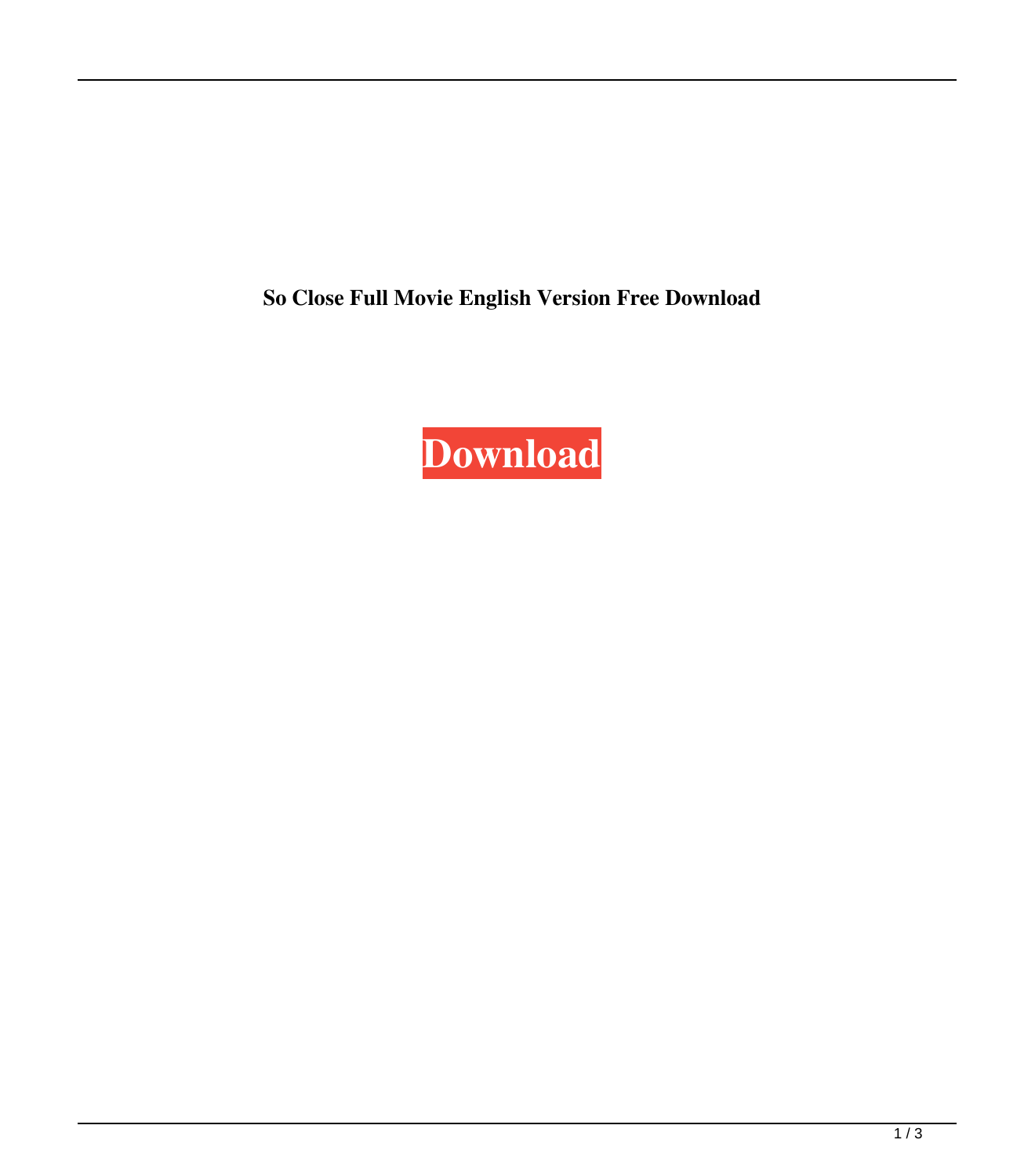In the emotional romance So Close, the wait for the birth of their son, Ta Hing, is over too soon. This movie is making rounds in the cinemas. One of the best movies of the year so far, its hard to believe that a romantic movie which focuses on a Chinese couple struggling to come to terms with the loss of their first child,is a hit in the box-office. Treatment of a computer virus on the scale of "Worm" and "I Love You" poses huge challenges for the world's best security experts - "So Close" is a suspense thriller, inspired by the real-life story of two brothers. The film, directed by Alexandre Aja, also stars Shawn Yue, Zhao Wei and Karen Mok. In this film, the two siblings are separated and are able to reunite only in the end. So Close is the first Chinese movie to feature Zhao Wei as the female lead, after her performance in My Fair Princess. The pair have performed well together in the past, with three of Zhao Wei's most memorable roles being in The Transporter 2, Snakes on a Plane and Transporter 3. So Close is definitely one of the better films I've watched this year. Action scenes are beautifully choreographed and executed, making So Close one of the most action packed movies this year. Fans of the recent popular Three Musketeers might find this film to be similar in plot but a lot more action packed. Action scenes are beautifully choreographed and executed. Shen, the lead character, is portrayed well. Some of the dialogues are taken from the film's script. The story is predictable but the characters are real. Pity, it is a short film. Sui Ming, the main villain, is amazing. His face makes us believe in him and his voice makes us move around. Danny, a hacker who constantly cracks into the world, is such a character. He has an attention to details and the way he uses his skills to trick the company is convincing. A villain is needed to add some thrill to the movie. Although I felt that it was unnecessary, I can understand their motive to keep the tension high in the movie. The screenplay writer wants to move towards the story line. There is the emotional story and the suspensethriller story line in one film. It is successful. It has everything that one can expect in a film and more. All in all, a wellmade film. I'd like